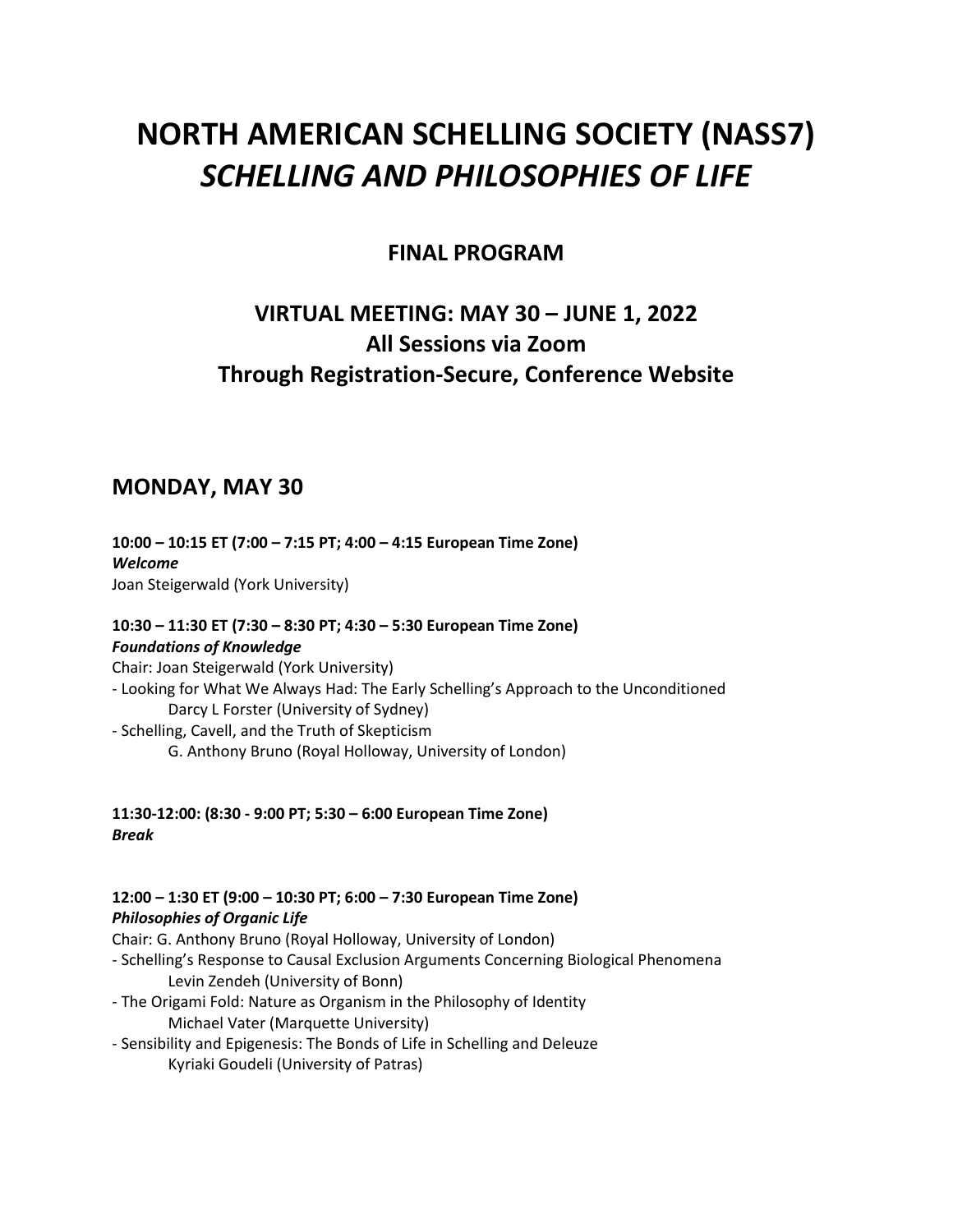# **TUESDAY, MAY 31**

**10:00 – 11:30 ET (7:00 - 8:30 PT; 4:00 – 5:30 European Time Zone)** *Mythology in Schelling Different Philosophical Systems* Chair: Ian Alexander Moore (Loyola Marymount University) - Mythology as Natural Religion in Schelling's Positive Philosophy Takashi Hashimoto (Tokai University) - Why Mythology in Schelling's Philosophy of Life Elena Nakopoulou (University of Patras) - Between Simultaneity and Succession: Mythology in Schelling's Philosophy of Identity Miguel Angel Bastarrachea Magnani (Metropolitan Autonomous University-Iztapalapa) **10:00 – 11:30 ET (7:00 – 8:30 PT; 4:00 – 5:30 European Time Zone)** *Schelling, Hegel and Bloch on the Material World* Chair: Steven Lydon (Balliol College, University of Oxford) - Hegel and Schelling on Organismic Individuality Emir Yigit (Cornell University)

- "Die Hegelianer essen von meinem Brot" The Idea of Life in Schelling's Philosophy of Identity and Hegel's Speculative Philosophy Georg Oswald (University of Kiel)
- Longing of Matter in Schelling and Bloch Ana Vieyra (Emory University)

#### **11:30-12:00: (8:30 - 9:00 PT; 5:30 – 6:00 European Time Zone)** *Break*

#### **12:00 – 1:30 ET (9:00 – 10:30 PT; 6:00 – 7:30 European Time Zone)** *Art and Nature in Schelling's Philosophy*

Chair: Michael Vater (Marquette University)

- Poietic Circle: The 'Gift of Nature' and 'Intention' of the Artist in Schelling's Philosophy of Art Reconsidered

Tanehisa Otabe (University of Tokyo)

- Schelling on the Sound Figures

Steven Lydon (Balliol College, University of Oxford)

- The Heart of Schelling's Philosophy of Life as Esoteric Art and Science Cecilia Inkol (York University)